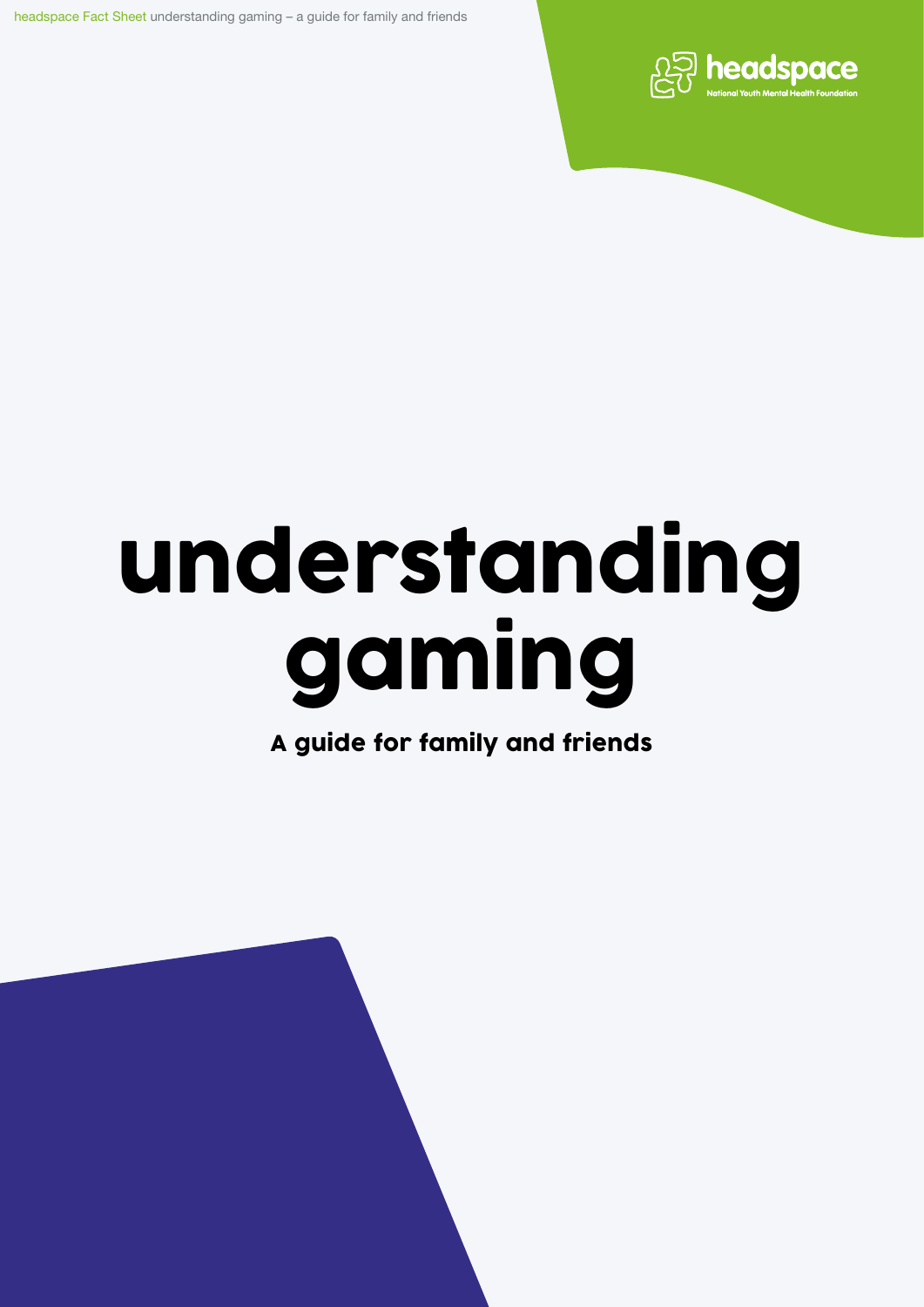- The information in this fact sheet is designed to help you better understand your young person's gaming and internet use and how you can support them to maintain a healthy balance in their lives.
- Most young people spend time online and gaming, and they are usually positive pastimes. However, a very small number of young people can experience problems in their daily lives as a result of their gaming and internet use.
- Over engagement in gaming can also be a symptom that other things in a young person's life might not be going so well.
- It can often be hard for parents to know the difference between healthy and unhealthy internet use and to understand when a problematic pattern of use might be emerging.
- Parents need to look after themselves and know where to get information and support when they need it too.

# Healthy gaming

Games are an integral part of human behaviour. It is normal and healthy for young people to engage in play as a part of their daily lives, including playing games online.

Online communities are providing more opportunities to feel socially connected and gaming can help young people feel a sense of belonging. At healthy levels, gaming can increase self-esteem and social acceptance. It can also provide an opportunity for a structured daily routine and can be a fun and relaxing activity.

However, any behaviour, when taken to extreme, can have a negative impact on a young person's everyday life.

### When should I be concerned about my young person's gaming?

Gaming can have both positive and negative outcomes, like most activities. If you're concerned about a young person's gaming, it's important to consider a variety of factors.

This guide can help you understand more about your young person's mental health and how to connect with them about their gaming use, so that together you can make more informed choices to support their wellbeing.

# What are the warning signs that a young person might be experiencing mental health issues?

Whilst too much gaming or internet use may be an indicator that something isn't quite right, there are usually other signs that a young person might be experiencing a mental health issue. Often it can be hard to know the difference between normal behaviour, such as occasional moodiness and irritability, and an emerging mental health issue.

Feeling down, tense, angry, anxious or moody are all normal emotions, but when these feelings persist for long periods (some weeks) of time, and if they begin to interfere with daily life, they may be cause for concern.

Keep an eye out for significant changes in your young person that last longer than you might expect (at least a few weeks), such as:

- being less interested and involved in activities they would normally enjoy
- changes in appetite or sleeping patterns
- being easily irritated or angry
- their performance at school, TAFE, university or work is not as good as it once was
- involving themselves in risky behaviour they would usually avoid, such as taking drugs or drinking too much alcohol
- difficulties with concentration or motivation
- seeming unusually stressed or worried, or feeling down or crying for no apparent reason
- expressing negative, distressing or out-of-character thoughts.

Good mental health allows people to deal with the changes and challenges life throws at them and live their lives in a positive and meaningful way. You can help your young person think about the balance they have in their daily life and increase their participation in activities that support their wellbeing. Just like physical fitness, mental fitness takes regular effort too.

You can read our fact sheet on "What is healthy gaming" for more information on the signs of troublesome gaming or internet use. For ideas on how to support the mental health of your young person, visit our "Tips for a healthy headspace for family and friends".

# How long should I let my young person play video games for?

Currently we don't have definitive evidence about how long young people should engage in playing games. As a rule, if a behaviour is having a negative impact on the young person's life then it's a problem. The Australian Physical Activity & Sedentary Behaviour Guidelines (published by the Australian Department of Health) suggest that screen time should be limited to no more than two hours per day for 12-17 year olds. This generally doesn't include purposeful screen time (activities that are interactive like work or school and in some cases gaming).

It's also important to consider whether gaming or internet use is impacting on other areas of a young person's life. Healthy behaviour relates to a young person engaging in a variety of activities and contexts (such as family time, friend time, alone time, and inside and outside activities). There are also certain activities that support a young person's health and wellbeing, such as exercise and good quality sleep.

If the length of a young person's gaming or internet use is stopping them from consistently engaging in a variety of other activities, affecting their sleep, hygiene or healthy eating, or being used as a way of avoiding necessary tasks (like school work or studying), it may be a problem.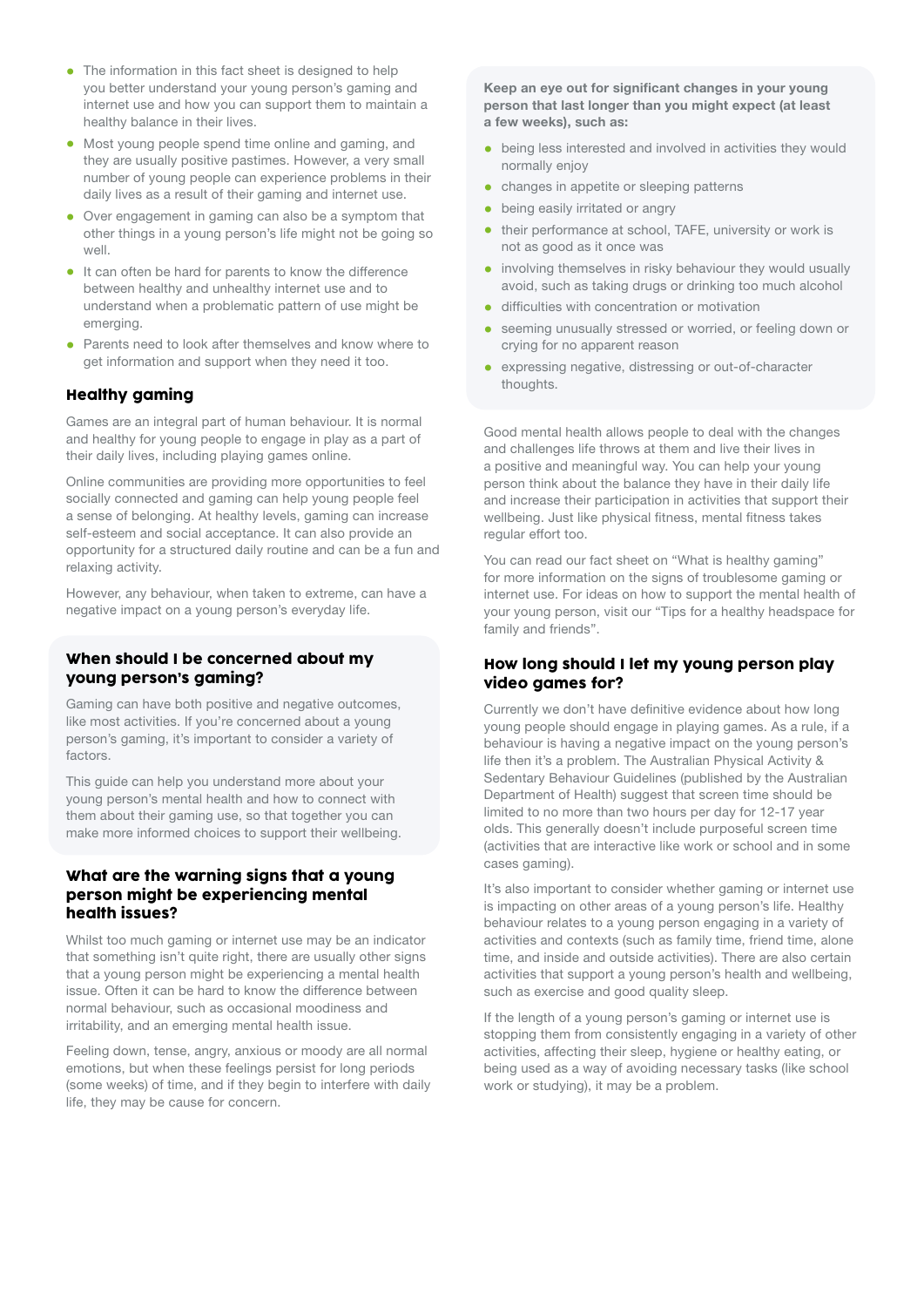# Leading by example and setting boundaries as a family

Young people model their behaviours by observing the adults in their life, so setting an example with your own screen time is a good place to start. Talk with your young person about the importance of "screen-free time" (including gaming) and negotiate times when screen time is and isn't appropriate.

#### As a general rule the following are good boundaries to set around screen time:



Limit screens in bedrooms and turn them off for at least one hour before bedtime, as the light and stimulation from screens can disrupt falling asleep and sleeping well. Instead encourage activities like reading, journaling or drawing at these times. If reading on e-devices make sure 'night modes' are available and used.

- Get up and move regularly. Doing simple stretches can really help with back neck and wrist issues. Think about your setup.
- Limit screens at meal times and when eating. This allows us to be more mindful eaters and encourages valuable family time
- Screen time should not prevent a young person from participating in activities they need and want to do. If gaming, internet use or screen time are impacting on these activities, consider scheduling in time for them prior to gaming.

# I'm a parent trying to understand gaming and my young person's gaming use. What can I do to support my young person?

It can be intimidating and confusing trying to understand your young person's gaming and online experiences. Sometimes these can feel distant and disconnected from a parent's world. Importantly, you don't have to be an expert or even play the game, however, to help build and maintain a connection. Respecting the interest the young person has, and trying to understand what it is the young person gets from the experience will go a long way.

As a parent or carer it can be helpful to share some screen time with your young person, or to spend time understanding what they are experiencing online and when gaming.

#### Take some time to understand the gaming experience:

- the reasons your young person likes the game
- what they get from the experience
- do they see difficulties in the way the game is played
- what they do when the game doesn't go well.
- who they are playing with and the kinds of interactions they have.

#### And the structure of the game:

- the rules
- the playing environment (and whether it is online or offline)
- the nature of the game
- the language/terminology used in the game
- the format (teams or solo, pausable or real time etc...).

Ask your young person to explain the rules and have them demonstrate the game. You can also get them to show you an online playthrough or stream, or even watch an esports match together. This will help you identify any concerns and have constructive conversations with your young person about their gaming use.

# How to have a conversation if you are concerned

Raising sensitive issues with young people can be challenging but there are things you can do to make it easier for everyone. It's important that young people feel comfortable and supported to talk about what's impacting their health and wellbeing. You can encourage them by:

- managing your own feelings. Often young people are worried about their parents being upset, anxious, overwhelmed, shocked, angry, blaming, etc.
- letting them know at the start of the conversation that you intend to be calm and supportive no matter what they say
- being available without being intrusive
- spending regular time with them even doing one activity a week together can help to keep the lines of communication open
- showing that you are interested in what's happening in their life and trying not to focus on things that you think may be a problem.

There is no perfect way to start a conversation about mental health with a young person. It can be helpful to:

- let them know that you love them. They may not always admit it but this is likely to be very important to them
- keep trying (without nagging it can be a tricky balance) to keep communication open with your young person. Sometimes a bit of perseverance goes a long way.
- if a young person knows you are coming from a caring place and that you are trying to be genuinely helpful, it allows for more engaging conversations
- take their feelings seriously show empathy, listen carefully and don't judge. Let them know you understand that they enjoy their gaming and internet use. It can be more useful at times to say nothing than to jump in with answers or solutions
- think about a good time and place to talk about sensitive subjects. For example, would they find it easier to talk while driving or going for a walk? Would they prefer to be out of the house with no interruptions? Would they prefer to have someone else there for support? It is always better to have these conversations when people are not distressed or rushed, but are feeling calm and safe
- let them know that you are concerned in a nonconfrontational way
- remind them that talking about a problem can help
- acknowledge that opening up about personal thoughts and feelings can be hard and sometimes scary
- reassure them that you will be there for them and ask what they need from you (they might not know what they need)
- tell them that you are glad they are talking to you.